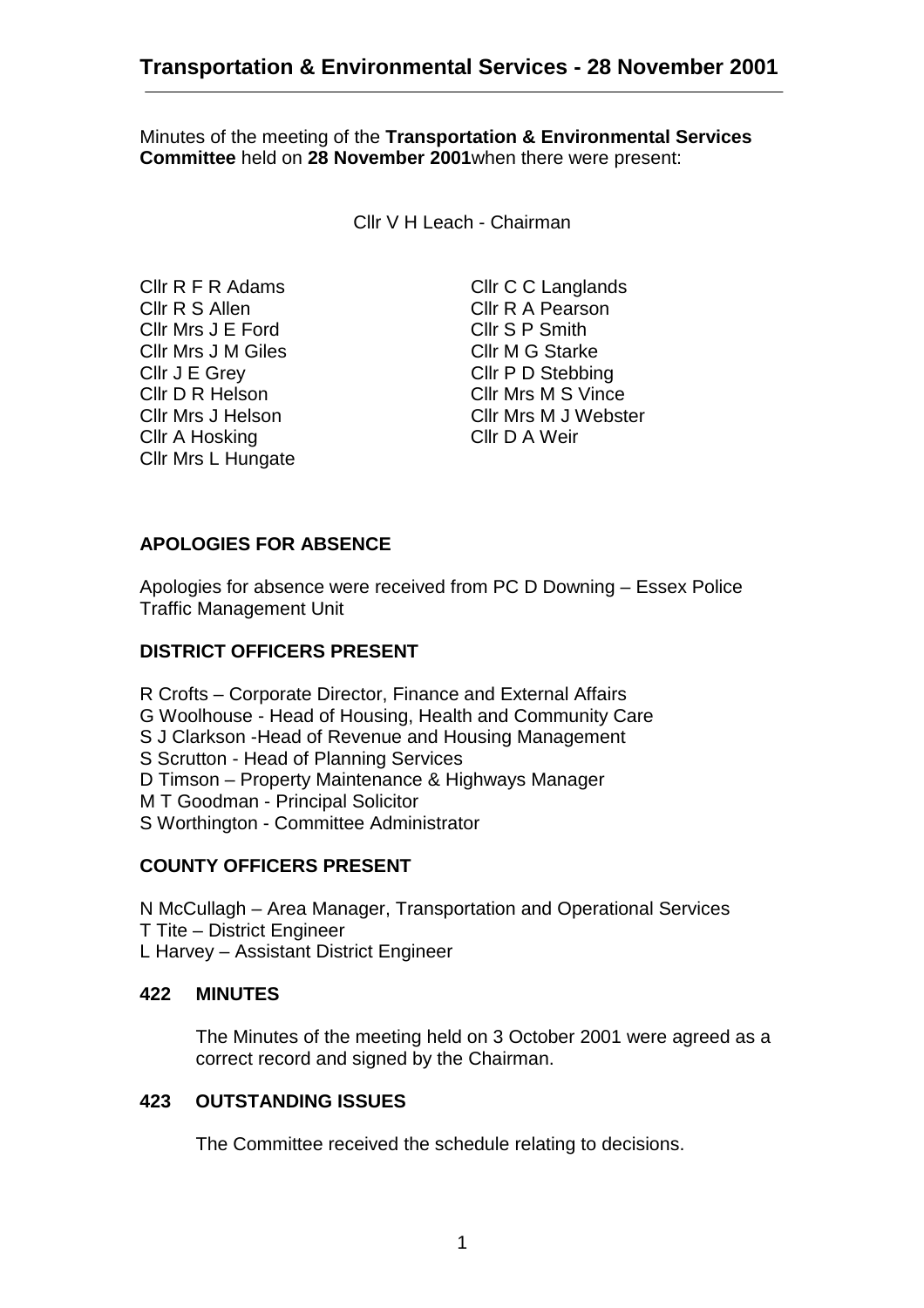#### **Rectory Garth, Rayleigh – Proposed Extension to Waiting Restrictions**

A Member raised the concern that the process of finalising these traffic orders and waiting restrictions was lengthy. The County Area Manager confirmed that work was almost completed. Members would shortly be advised of the outcome.

### **Decriminalised Parking Enforcement**

A meeting of the Decriminalisation of Parking Enforcement Working Group was held on 15 November at which it emerged that the DPE implementation timetable was considerably delayed.

### **Resolved**

- (1) That concern about the implementation delay and lack of a clearly defined timetable should be expressed in a letter to be sent to Essex County Council. (HRHM)
- (2) That the Transportation & Environmental Services Committee should refer the issue of the DPE implementation delay to the Essex Association of Local Authorities for urgent debate. (HRHM)
- (3) That, in the interim period, research should be conducted to establish what powers this Council might have in respect of the enforcement of yellow lines within its town centres. (HLS)

It was noted that the Working Group intended to report to the next meeting of this Committee.

#### **Rochford District Replacement Local Plan – Telecommunications Masts**

The Head of Planning Services confirmed that the revised policy would be considered by the next meeting of the Planning Policy Sub-Committee.

Since the last meeting of the Sub-Committee, the Government has published a Planning Policy Guidance Note No. 8 on Telecommunications. Members noted that PPG8 indicated that local planning authorities should not seek to implement their own precautionary principles by way of imposing a ban on new telecommunications developments or insisting on minimum distances between new telecommunications developments and existing developments. Key extracts from this Guidance Note would be copied to Members.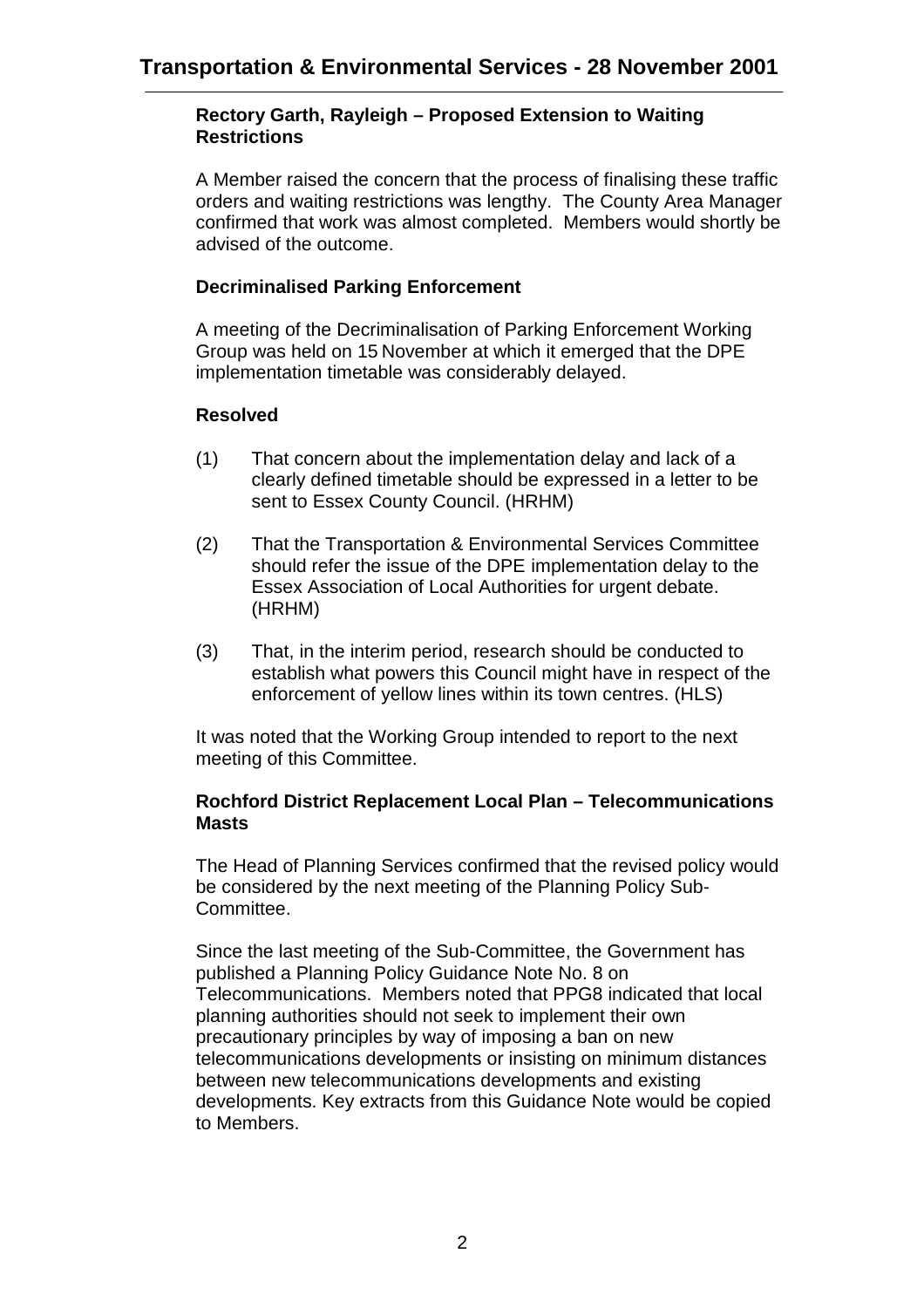#### **Junction Improvements A129 London Road/Downhall Road/Creswick Avenue, Rayleigh**

The County Area Manager confirmed that the surface water problem would be addressed by re-surfacing the road in this vicinity. He further affirmed that these works were not part of the locally determined programme, rather a joint County/District capital scheme.

### **Civic Amenity Sites**

Southend on Sea Borough Council have not responded to a request for a meeting date and have not provided the monitoring report subsequent to the 6-month trial. It was confirmed that the Chief Executive would be raising this matter with the Chief Executive of Southend on Sea Borough Council.

#### **Stambridge Sewage Treatment Works Working Group**

An update report will be considered by the Environmental Health Sub-Committee in January.

#### **Local Transport Panel – Member Nominations**

The County Area Manager confirmed that minutes of the Local Transport Panel would be circulated to Members within the next week.

### **Refuse Collection – Block Scheduling**

Members were concerned that there had been instances of residents not receiving notification letters relating to the changes in refuse collection. Additionally, some residents who had completed forms confirming that they were unable to move their refuse bins as a result of disabilities, did not have their bins moved and emptied by Service Team.

It was confirmed that an update report on block scheduling and on Christmas and New Year refuse collection would be considered by this Committee in January. The Service Team would, in addition, attend the Environmental Health Sub-Committee meeting in January.

#### **Christmas and New Year Refuse Collection**

Leaflets notifying residents of revised collection dates during this period would be distributed by Rochford District Council staff, through letter boxes.

### **424 MINUTES OF SUB-COMMITTEES**

The Committee received the Minutes of the following Sub-Committees and considered the recommendations contained therein.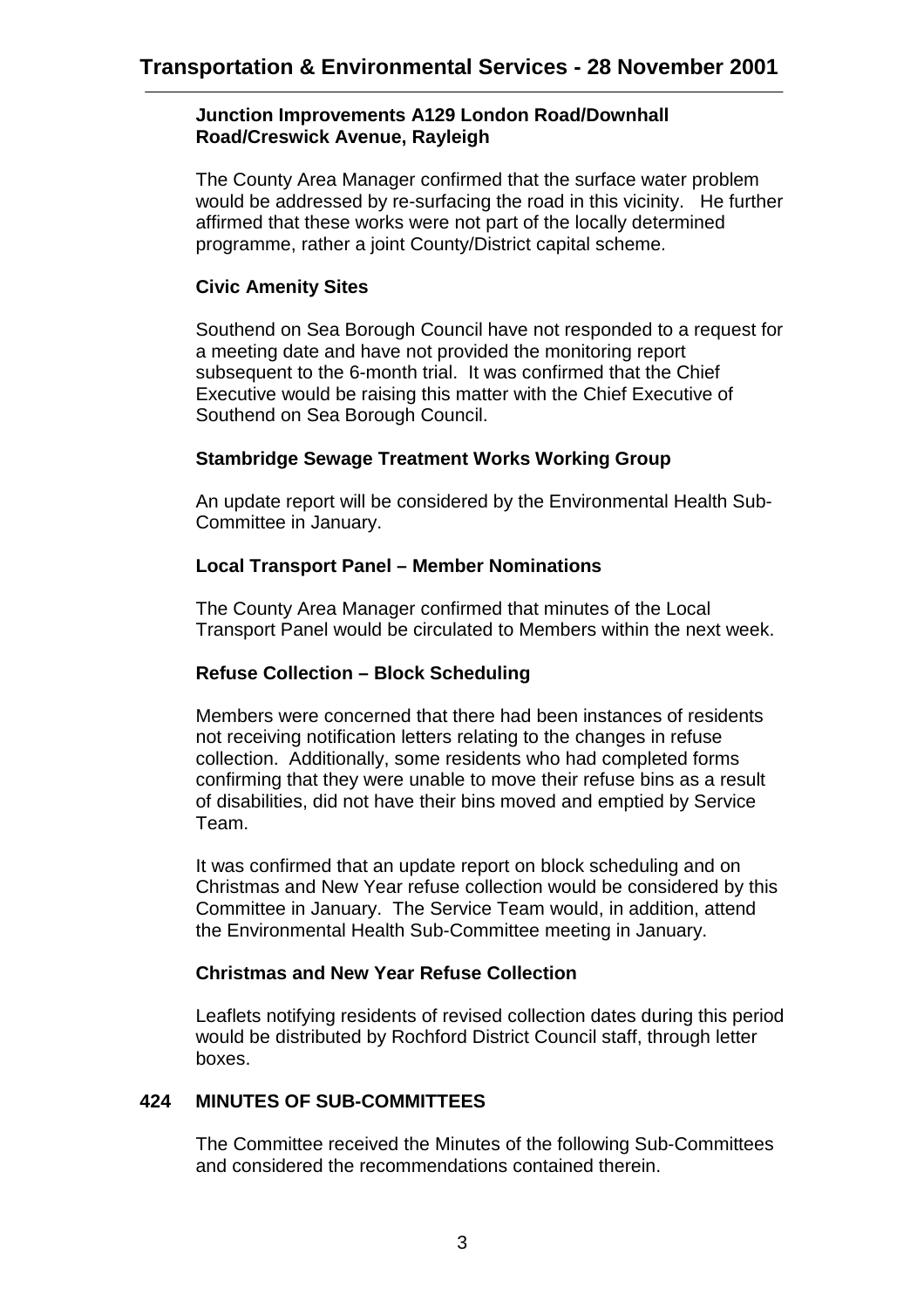# **(1) Planning Policy Sub-Committee – 31 October 2001**

## **Minute 122 – Presentation**

## **Resolved**

- (1) That consideration be given to the compulsory purchase of 50- 54 West Street, Rochford at the next meeting of the Finance & General Purposes Committee to be held on 6 December 2001.
- (2) That the report to the Finance & General Purposes Committee include a copy of the report submitted to the Planning Policy Sub-Committee. (HPS)

#### **Minute 123 – Rochford District Replacement Local Plan Inner Green Belt Boundary Study**

## **Resolved**

That, subject to the inclusion of Member comments listed in the Minutes of the Sub-Committee, the revised criteria for assessing Green Belt sites be approved. (HPS)

#### **Minute 124 – Rochford District Replacement Local Plan – Further Draft Policies**

### **Resolved**

That, together with the addition detailed in the Sub-Committee Minutes, the policies appended to the report be included in the Replacement Rochford District Local Plan First Deposit Draft (HPS).

# **Minute 125 – 50-54 West Street, Rochford**

### **Resolved**

That, subject to a Planning application, in principle acceptance be given to the change of use of the shops at 50-52 West Street to residential. (HPS)

#### **Minute 126 – Rochford District Replacement Local Plan Modifications to Green Belt Boundaries**

### **Resolved**

(1) That the Green Belt Boundary for land at Park Gardens, Hawkwell; Canewdon View Road, Ashingdon; Ashingdon Hall, Church Lane, Ashingdon and Ashingdon Heights, Ashingdon be modified as outlined in the report.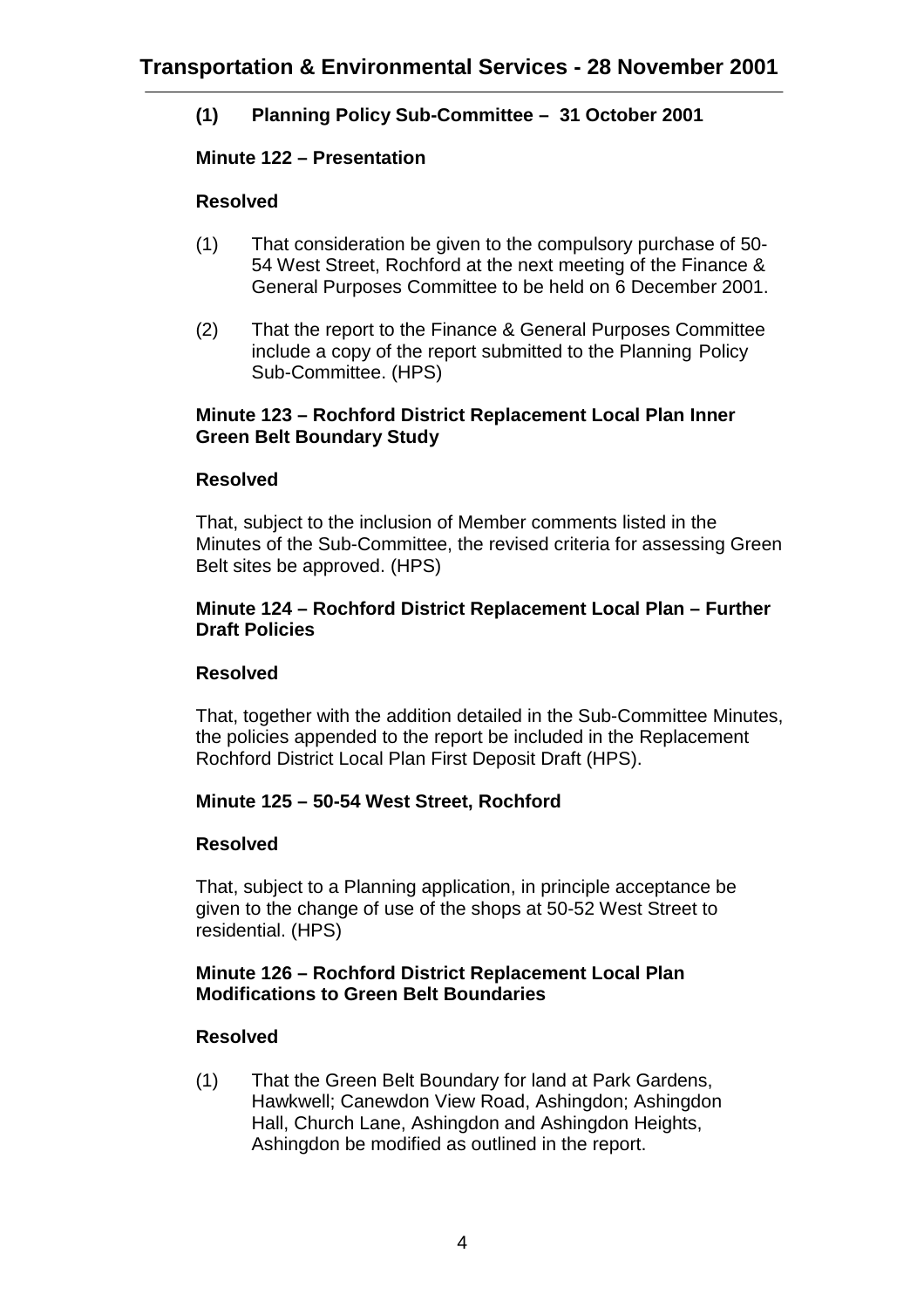(2) That the remainder of the report be noted. (HPS)

## **425 PRESENTATION BY ALFRED MCALPINE ASSET MANAGEMENT**

The Committee received a presentation by David Lumley and Stuart Livingstone relating to Contract 2000, the legal agreement entered into by the County Council with Alfred McAlpine Asset Management Services, who are responsible for delivering all highway works in the county. A copy of the presentation is appended to the Minutes.

During the subsequent discussion, the following issues emerged:-

- Potholes likely to cause injury or inconvenience would be repaired within 24 hours of being reported.
- Visual inspections of highways are conducted both on foot and by vehicle.
- Surveys of major roads and town centre roads would be conducted on a monthly basis; surveys of roads in rural areas would be conducted one a year.
- McAlpine's also have responsibility for maintaining streetlights, although currently are not legally able to carry out repairs in respect of live cables. Such repairs are conducted by 24 Seven.
- Details of the Street Lighting Helpline contact telephone number would be included in the Members' Bulletin.
- The utility companies have an electronic link to an Essex County Council database used to co-ordinate street and road works. However, there are gaps in information provided.
- The County Council will provide information relating to utilities' works on the Internet.
- McAlpine staff will remove bollards and barriers not removed once works are completed, when such instances are reported.
- Visual inspections of 6% of the highways appeared inadequate.
- A nighttime inspection of lighting in Hall Road, Rochford would be beneficial.

### **426 TAXI VOUCHER SCHEME**

The Committee considered the report of the Head of Housing & Revenue Management on a scheme proposal recommended by the Dial a Ride Working Group to provide a substitute service using Taxi Vouchers.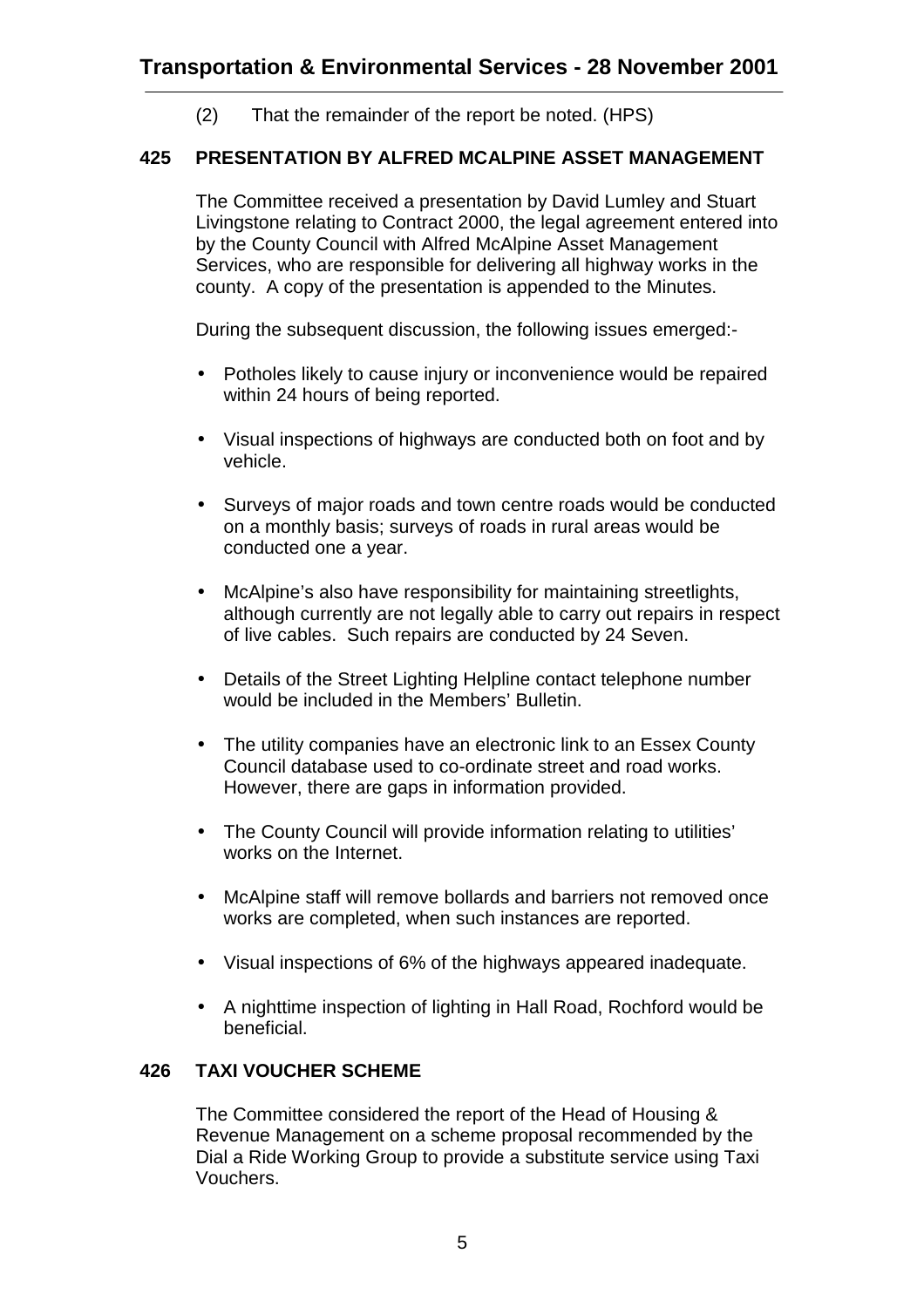The following additions were made to the operational details of the scheme:-

- Vouchers will be non-transferable and cannot be exchanged for cash.
- Vouchers can be used for ordinary, as well as specialist taxis.

## **Resolved**

- (1) That the Taxi Voucher Scheme set out in the Appendix to this report be approved and introduced from 1 April 2002, subject to the additions noted above.
- (2) That pre-registration be invited from existing Dial a Ride users and that the scheme be publicised.
- (3) That £33,000 be included in the Draft Estimate for 2002/3. (HRHM)

#### **427 BRAYS LANE, ASHINGDOWN/ROCHFORD PROPOSED REVOCATION OF EXISTING SPEED LIMIT DE-RESTRICTION ORDER (PART)**

The Committee considered the report of the Area Manager, Transportation & Operational Services, Essex County Council, asking Members to consider an objection to the advertised proposal, to revoke part of the existing speed limit de-restriction order on Brays Lane Rochford/Ashingdon.

Responding to concern raised about high-sided vehicles striking the speed limit sign in Brays Lane, the County Area Manager confirmed that the new sign would be mounted differently.

### **Resolved**

That, notwithstanding the objection received, the Traffic Regulation Order be made as recommended in accordance with the County Council's Standard Order Marking Procedure. (County Highways)

### **428 PASSENGER TRANSPORT INFRASTRUCTURE**

The Committee considered the report of the Area Manager, Transportation & Operational Services, Essex County Council, asking Members to consider a proposal to trial a higher level of bus stop maintenance in the Rochford District.

The County Area Manager confirmed that the section in his report relating to urban bus shelters was not relevant to this Council. Bus shelters are the responsibility of parish councils.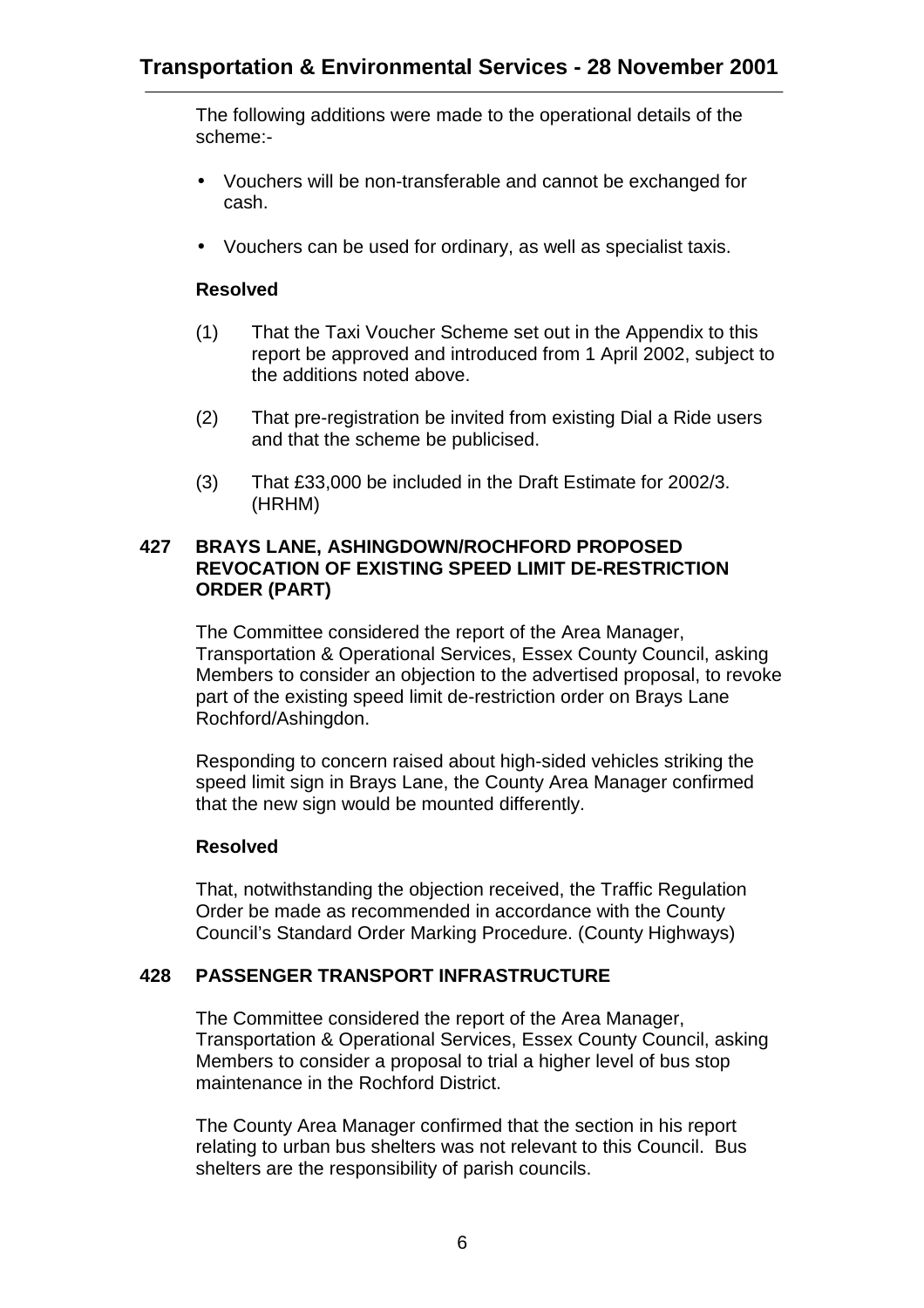In response to concern raised that the bus companies should take responsibility for the maintenance of bus stops, the County Area Manager confirmed that bus companies were responsible for timetable notices.

The County Area Manager was unable to provide costings for the trial, but confirmed that, once available, these would be provided to Members.

The trial would be conducted over a 12-month period and an audit conducted at the end of this to determine whether points 4.1 and 5.1 in this report are valid.

### **Resolved**

That the Committee supports in principle the proposal to trial a higher level of bus stop maintenance in Rochford District, subject to information about the scheme's costs being provided. (County Highways)

### **429 PREPARATION OF THE LOCALLY DETERMINED PROGRAMME**

The Committee considered the report of the Area Manager, Transportation & Operational Services, Essex County Council demonstrating how the preparation of the Locally Determined Programme is carried out. It also clarifies how consultation with Parish, District and County Councillors is carried out, demonstrating best value in terms of schemes and funding available.

Responding to a Member query about the maintenance of high streets, the District Engineer confirmed that a new category, namely Town Centre Maintenance, would be created.

### **Resolved**

That the Committee notes the format for the preparation of the Locally Determined Programme. (County Highways)

### **430 REVIEW OF LOCALLY DETERMINED PROGRAMME 2001/2002**

The Committee considered the report of the Area Manager, Transportation & Operational Services, Essex County Council informing Members of progress on the Locally Determined Programme 2001/2002.

### **New and Improved Footway Facilities – Stambridge Road**

The County Area Manager, responding to Member concern, confirmed that funding would not be spent in the current financial year on the footpath near the post office in Stambridge Road, as a result of the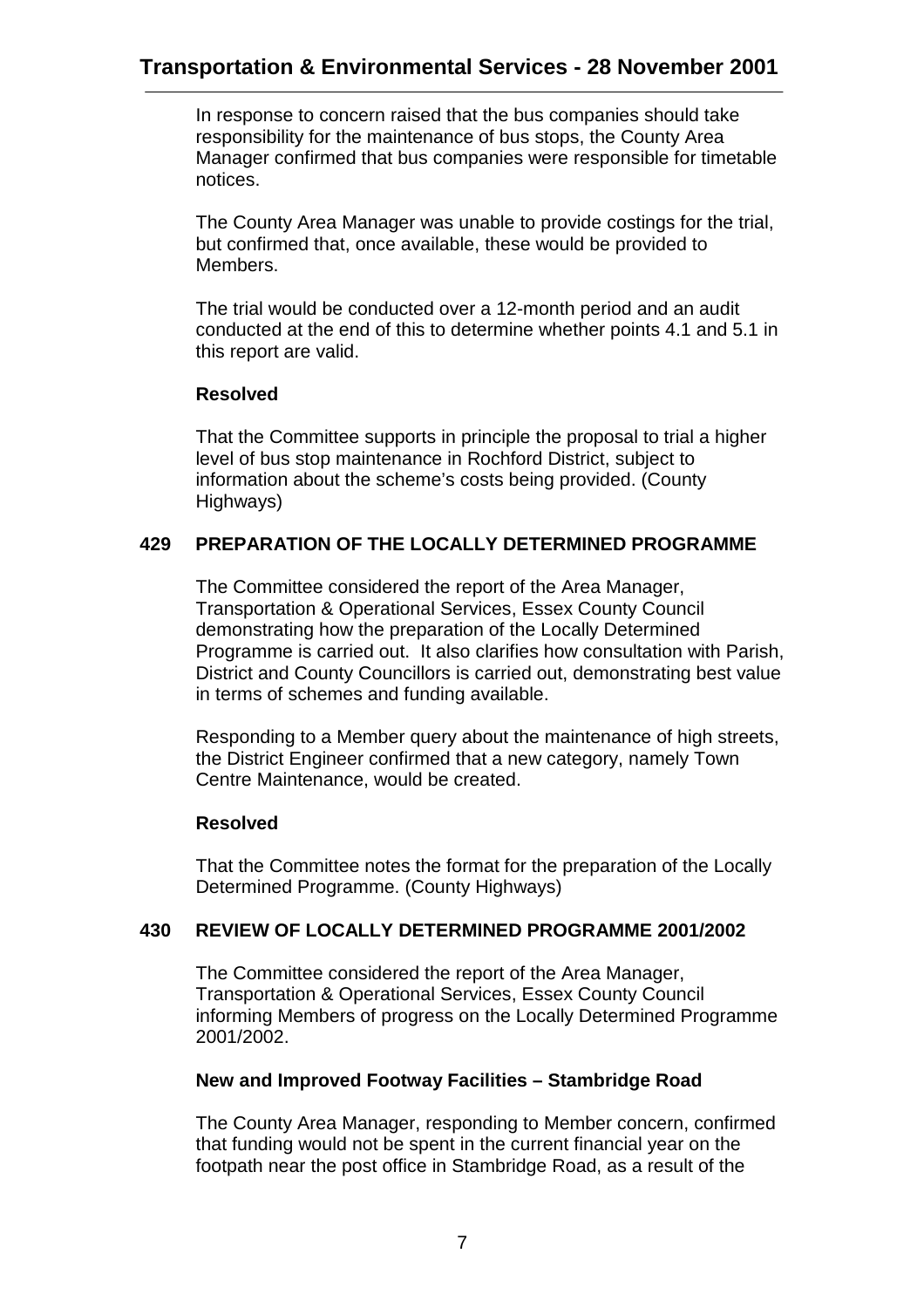requirement for a compulsory purchase order which would take approximately 6 months to progress. The project would be rolled forward into the locally determined programme for 2002/03.

### **Residential Zones**

It was confirmed that a date had not yet been arranged in December for a meeting of the working party.

## **Kill Your Speed Campaign**

It was confirmed that parishes other than Hawkwell would be updated on the change in colour and style of the Kill Your Speed Campaign signs.

## **Rayleigh Town Centre – Review of Traffic Regulation Orders**

On a motion moved by Cllr Mrs J Helson it was **resolved:-**

That a report on traffic regulation orders in Rayleigh Town Centre should be considered by Full Council in December. (County Highways)

## **Resolved**

That Members note progress and agree the revised programme for this year's Locally Determined Programme. (County Highways)

# **431 OBJECTIONS TO TRAFFIC ORDERS IN DIRECT DISTRICTS**

The Committee considered the report of the Head of Planning Services updating Members on the latest position with regard to the transfer of responsibility for dealing with Traffic Regulation Orders from the County Council to the District Council.

# **Resolved**

That Essex County Council be advised that Rochford District Council agrees to accept the responsibility for determining Traffic Regulation Orders, subject to the preparation of the notices, consultation arrangements and associated administrative arrangements being dealt with by the County Council. (HPS)

# **432 CONTAMINATED LAND – UPDATE**

The Committee considered the report of the Head of Housing, Health & Community Care updating Members regarding the implementation of the Council's statutory contaminated land strategy and the joint initiative of the Essex Environmental Protection Study Group (EEPSG) and the Essex County Council (ECC) (joint initiative).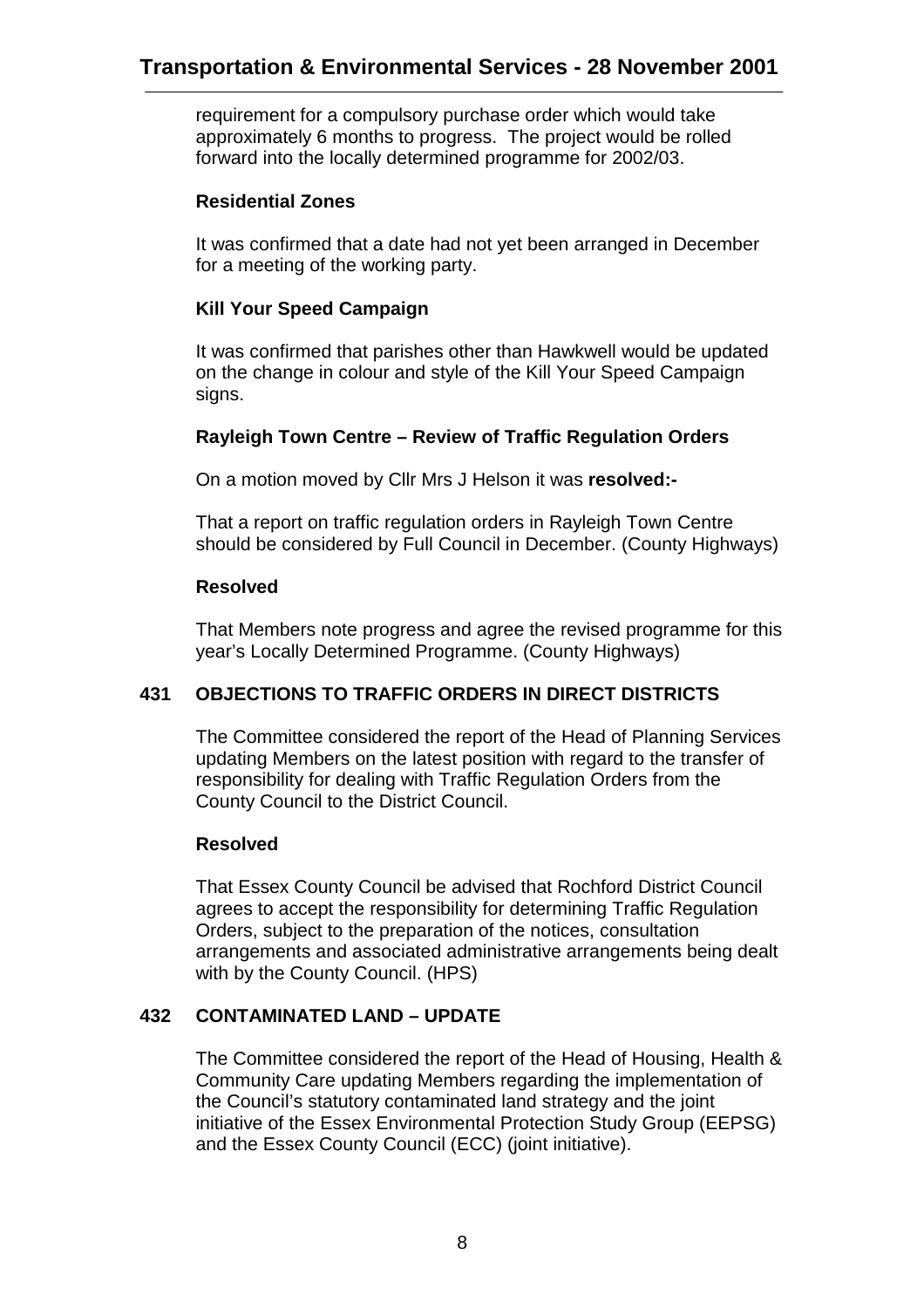### **Resolved**

That £30,000 be included in support of the contaminated land regime within the draft revenue estimates for 2002/03. (HHHCC)

## **433 AIR QUALITY REVIEW – UPDATE**

The Committee considered the report of the Head of Housing, Health & Community Care updating members regarding statutory air quality reviews and the joint initiatives being considered by the Essex Air Quality Consortium.

## **Resolved**

- (1) That the initiative of the Essex Air Quality Consortium be supported in assessing areas where joint working by authorities and institutions within the county may be beneficial under the Government's Air Quality Strategy.
- (2) That £9,000 be included in support of the air quality review within the draft revenue estimates for 2002/03. (HHHCC)

# **434 DTLR CONSULTATION DOCUMENT – ABANDONED VEHICLES**

The Committee considered the report of the Corporate Director (Finance & External Services) informing Members of the aims of the consultation document on abandoned vehicles produced by the Department for Transport, Local Government and the Regions and seeking approval of the Council's proposed response to the questions asked in the document.

# **Resolved**

That Members note the content of this report and agree to the suggested response detailed in section 4 of this report to be sent in reply to the DTLR's consultation document. (CD (F&ES))

# **435 HOCKLEY TOWN CENTRE ENHANCEMENT SCHEME**

The Committee considered the report of the Corporate Director (Finance & External Services) seeking agreement to the release of capital funding in order to progress the above scheme.

On a motion moved by Cllr A Hosking and seconded by Cllr P D Stebbing it was:-

# **Resolved**

(1) That it be agreed that the scheme goes ahead as outlined in the report.